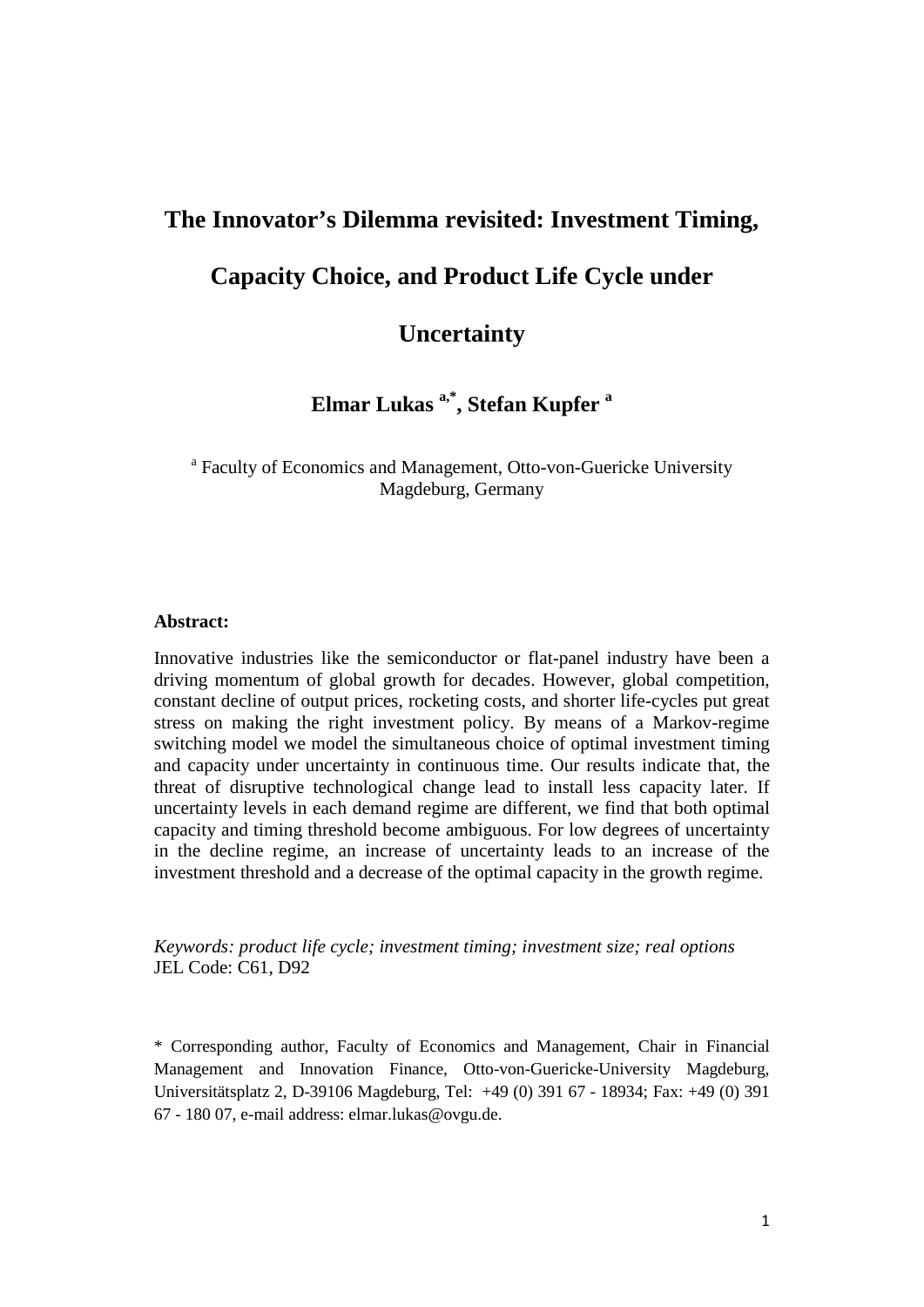## **1. Introduction**

*Moore's Law is dead - Long live Moore's Law!* It is little bit longer than half a century ago when IBM's co-founder Gordon Moore predicted that every 18 months the number of transistors on a die will double (Moore, 1965). Ever since, the semiconductor industry has become a global key industry worth \$335.2 billion in 2015 and making-off roughly 10% of the world's gross domestic product (GDP).[1](#page-1-0) Concurrent to this development Moore's projected technological progress has spawned three distinct economic mechanisms that characterize this industry today. Firstly, since the first commercial microprocessors were introduced in the early 1970s, each chip generation has shown a unique sales pattern over time. As Figure 1a exemplifies, there is a certain bell-shape feature immanent indicating that after a period of remarkable growth the sales of a particular chip generation soon start to decline -after a neglectable mature phase- due to *technological obsolescence.* Second, the constant drive for innovation has triggered a *permanent decline of chip prices,* which encompass not only intra- but inter-chip-generation periods of time (see Figure 1b). Thirdly, cracking the physical gap size between the millions of transistors on a microprocessor down to 22 nanometers has caused an enormous shift in capital spending over the years. This is mainly driven by the fact that the more density packed transistors on a chip the more complex the manufacturing process. Exemplary, building a state-of-the-art manufacturing facility –fab- for the next generation of microprocessors cost approximately US-\$ 7 bill. while this could rise up to US-\$ 16 bill. by 2020 which represents almost one-third of Intel's current annual revenue (The Economist, 2016). Obviously,

<span id="page-1-0"></span> $1$  See Semiconductor Industry Association (SIA) at www.semiconductor.org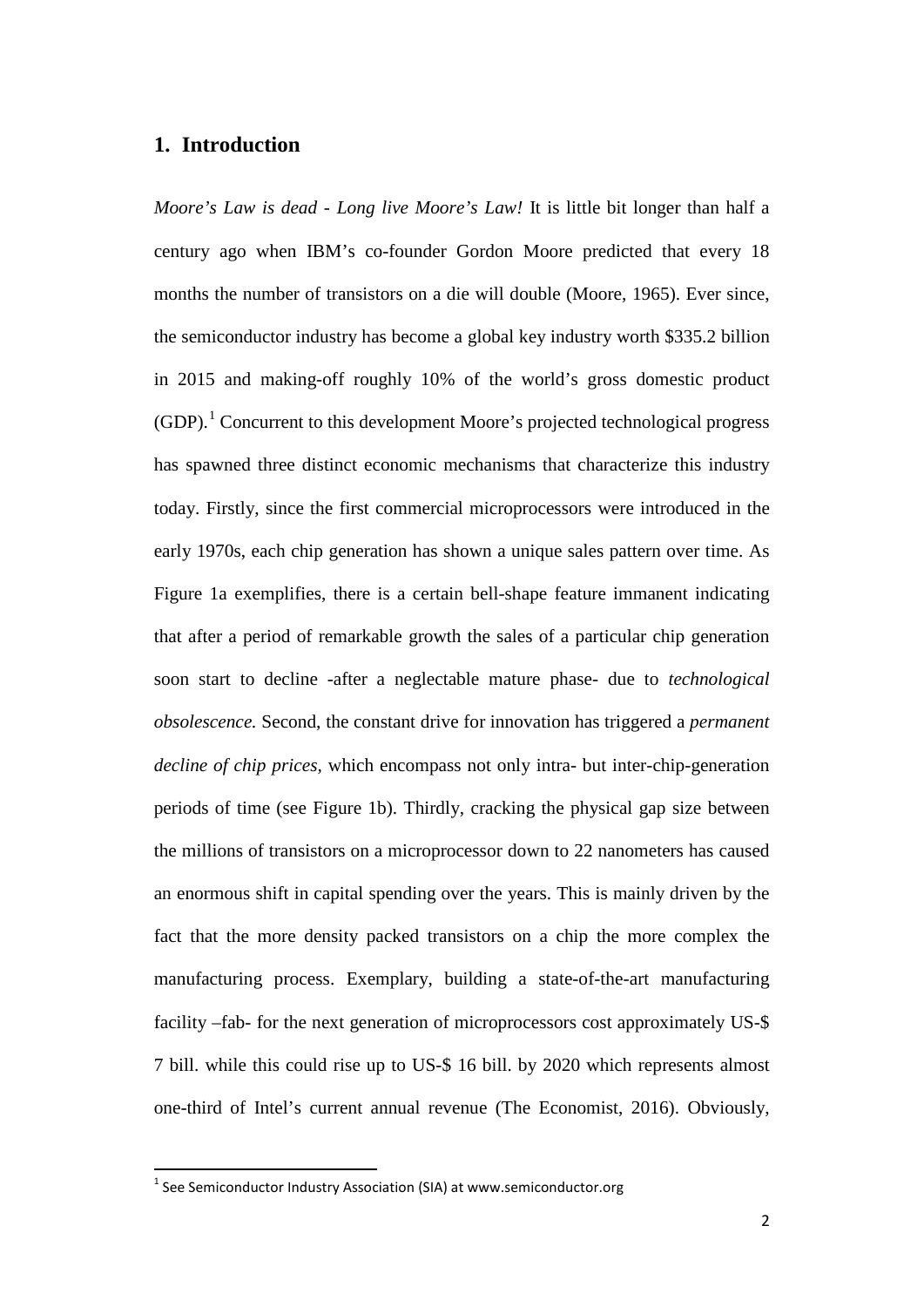#### most of this capital is sunk and thus *irreversible* due to the asset specifity of these





**Fig. 1a:** Annual Sales of Chip Generations between 1970-2010 of Taiwan Semiconductor Manufacturing Company (TSMC) *Source*: TSMC Quarterly Reports

**Fig. 1b:** Output Prices of Semiconductor Chips between 2000-2012, *Source*: Byrne et al. (2015)

The stylized facts presented demonstrate that decision makers in such and other innovative industries are confronted more that others with what is coined the innovator's dilemma, i.e. the permanent choice of incumbent firms between holding onto an existing market and risk suffering from future disruptive technologies or undertake risky investments to promote new innovations (Christensen, 2000). While this dilemma put great stress on one dimension of strategic financial decision making, i.e. *invest* or *not invest,* and timing the *switch* to another technology, respectively it neglects another important dimension, i.e. investment scale. Going back to the semiconductor industry example, the installed capacity increased steadily despite the increased sunk cost and accelerated technological obsolescence over years. Given these figures, it remains unclear why to sunk so much irreversible capital, build up significant fab capacity if the possibilities to recoup the cost shrinks constantly?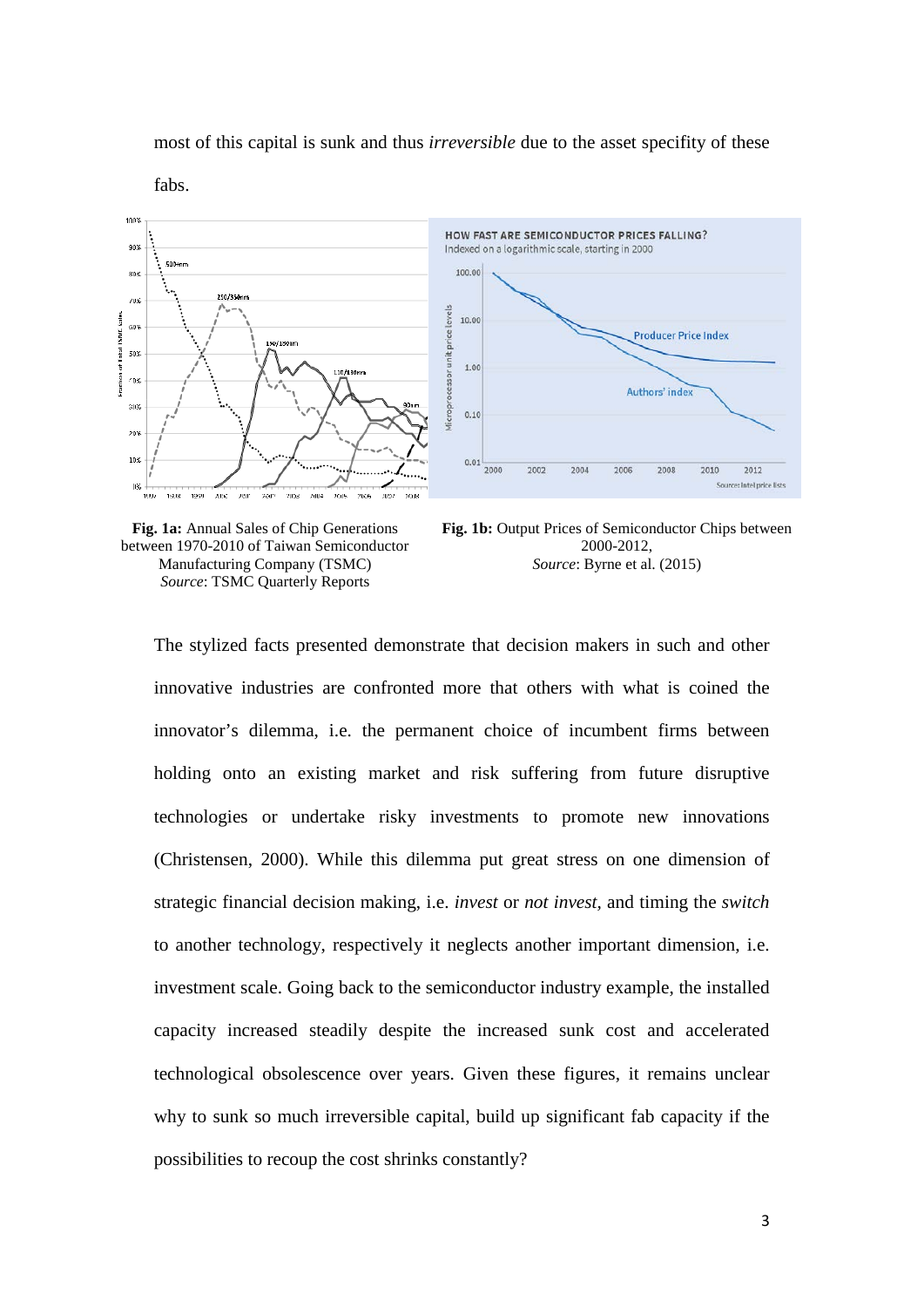Apparently, the irreversibility of the capital expenditures, the significant degree of economic and technological uncertainty, as well as the permanent necessity to choose the right capacity at the right time to remain part in the global pool of innovators make these decision problems an ideal object for investigation by means of real option analysis. However, analyzing the effect of product-lifecycles (PLC) as well as joint decision making with respect to timing-and-scale has only recently gained momentum.

In the following paper, we thus want to analyze the effect life-cycle uncertainty, deteriorating product prices and irreversibility have on the simultaneous choice of timing and scaling an investment. Obviously, our paper is not the first to investigate these features in the domain of real option modeling. A significant number of papers has emerged investigated the timing-scaling relationship of an individual firm (see e.g. Dixit, 1993; Bengtsson & Olhager, 2002; Bøckman, et al., 2008; Fontes, 2008 Wong, 2010; Sarkar, 2011; Della Seta et al. 2012, among others). A key finding of this research is that larger project uncertainty delays investment thereby increasing the scale of the project. Notably, Della Seta et al. (2012) show that in industries which exhibit learning economies, learning can have a moderating effect on the timing-scale trade-off, i.e. faster knowledge accumulation motivate early entry on a smaller scale even if uncertainty is high. A second strain of literature deals with alternative ways to model the cyclical nature of cash flow and output quantities, respectively (see e.g. Farzin, Huisman, & Kort, 1998; Bollen, 1999; Driffill et al., 2003; Gutiérrez 2005;Funke & Chen, 2010; Gutiérrez & Ruiz-Aliseda 2011, Koussis et al. 2013, among others)

A closer look reveals an important shortcoming that our paper tries to overcome. So far, the timing-scale trade-off and the optimal investment policy, respectively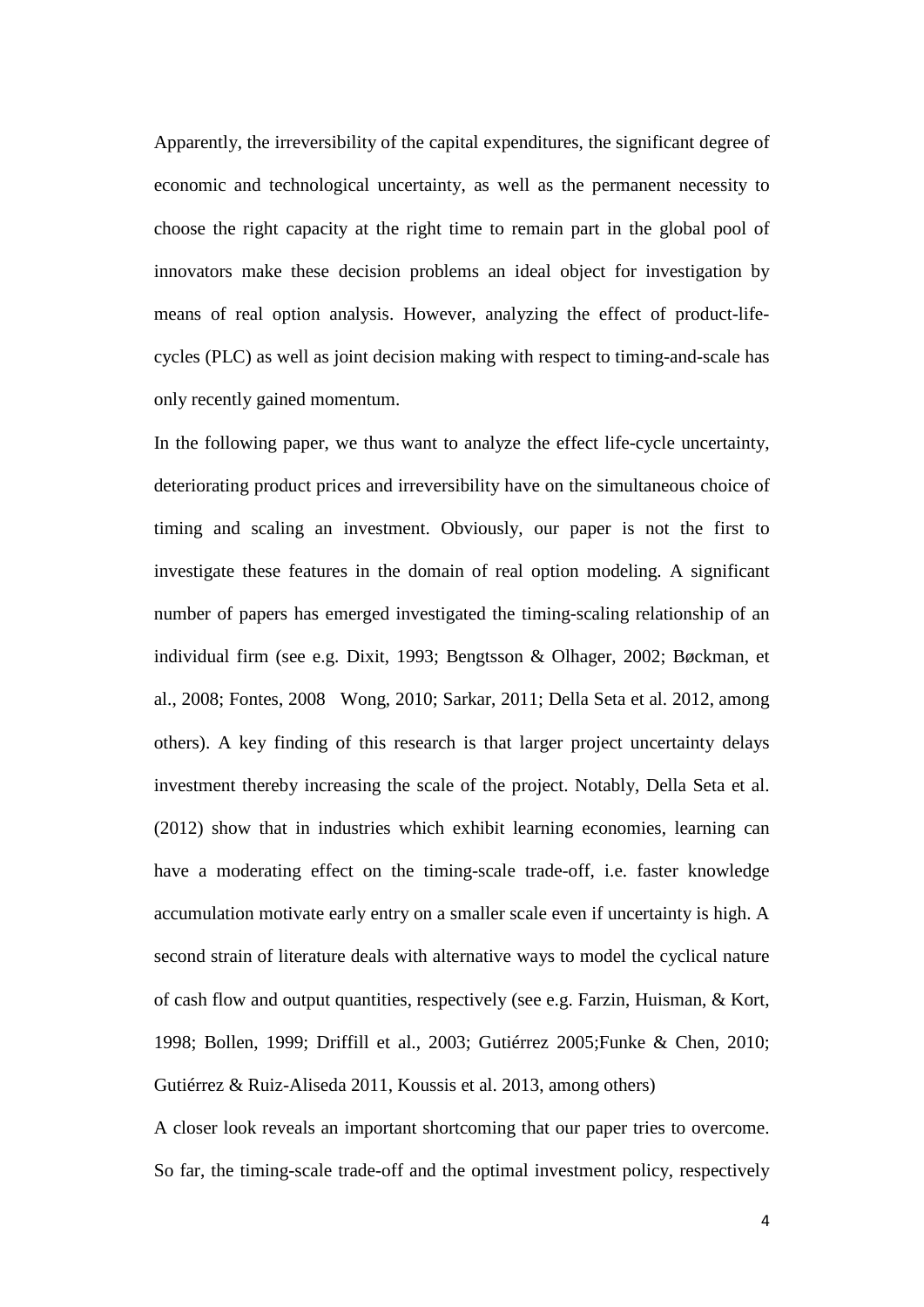have always been analyzed under the premise of exponential growth that is rarely observed in reality. However, there are three recent exceptions found in the literature that our work tries to bridge and to advance. First, the paper by Oshikoji (2016) is the only one we know of that discusses the simultaneous choice of timing and scaling by means of a regime-switching model. Here, output prices follow a Markov-switching process and the technological uncertainty controls for the switch between two possible exponentially growing output prices. His findings reveal that once the capacity and timing decision is made under both price and technological uncertainty the firm invests both earlier and in limited capacity. Second, Lukas, Spengler, Kupfer, & Kieckhäfer (2017) apply a stochastic version of the Bass-model to investigate the timing-scale trade-off in the context of dimensioning a facility. In such a setting, the optimal investment threshold becomes S-shaped, is monotonically increasing over the PLC, and segmented according to the optimal capacity to be installed. Moreover, the way how technology is expected to diffuse over time significantly shapes the optimal investment policy and the results indicate that the optimal investment threshold and capacity choice may become ambiguous over time.

Finally, the paper by Hagspiel, Huisman, Kort, & Nunes (2016) models a situation where the firm operates in a declining market and has the choice between either exit this industry or invest in a new technology. The optimal switching policy is characterized not only by an optimal investment timing but optimal capacity decision, too. Although the firm is only allowed to switch from a declining market to a growing or another declining market thereby neglecting technological risk and the characteristics of the new product's life-cycle the results foreshadow that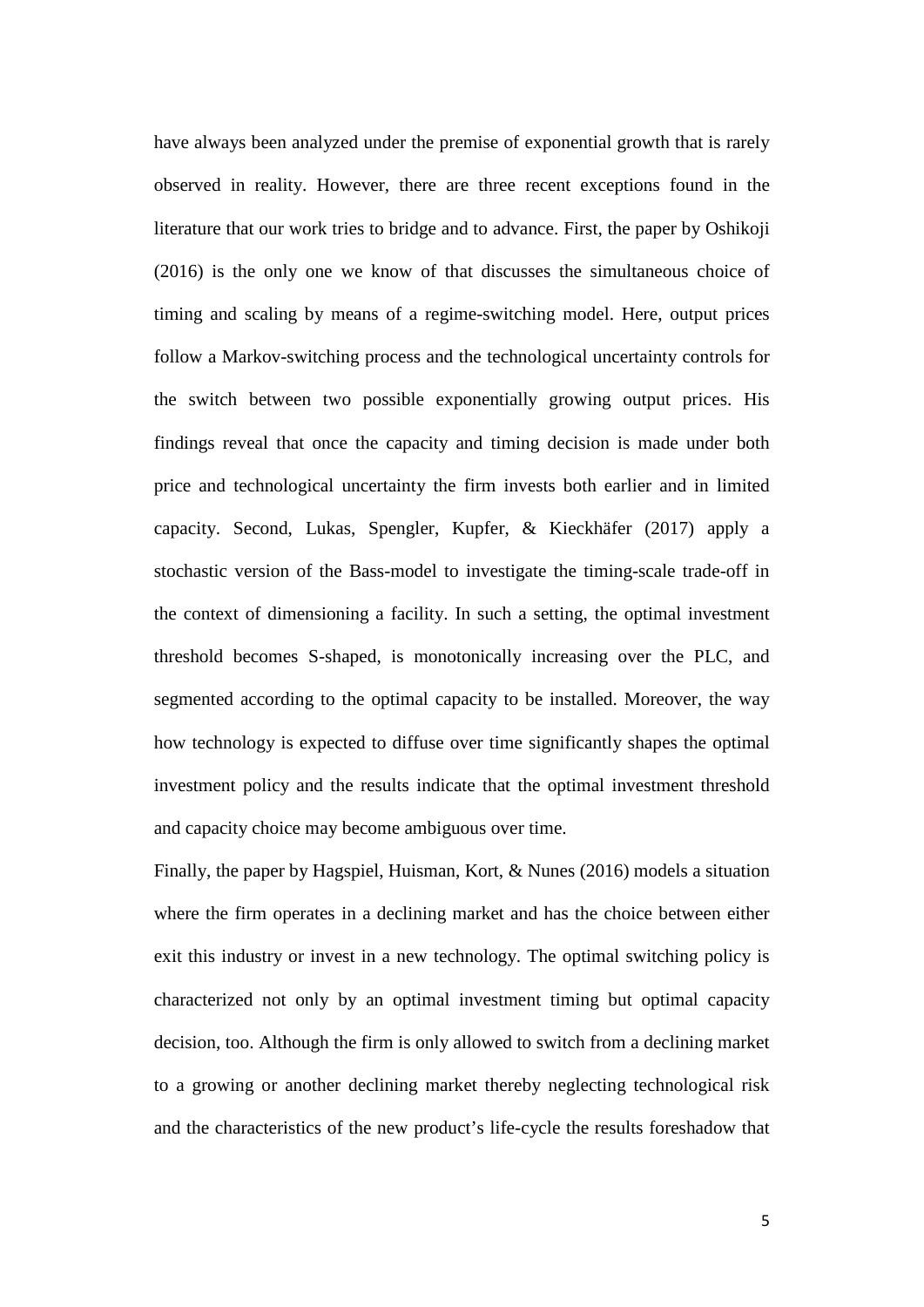if quantities have a strong negative effect on prices the firm might invest later in less capacity.

Our attempt is to combine the different aspects of this literature. In particular, we want to enrich the literature on the timing-scaling trade-off in the domain of real option modeling by explicitly taking deteriorating product prices and a product generation life-cycle into account. Hence, we borrow from Oshikoji (2016) the modeling idea of disruptive technological change by means of a Markov-regime switching approach. But instead of modeling a regime switch between exponentially growing output prices we focus on a switch between positive and negative demand over time in order to stronger emphasize the PLC pattern in innovative industries.<sup>[2](#page-5-0)</sup> Moreover, we borrow from Hagspiel, Huisman, Kort,  $\&$ Nunes (2016) the idea of declining markets by taking a downward sloping output price into account.

The rest of the paper is organized as follows. First, we outline the model assumption and present the optimal investment policy. Second, we perform a comparative-static analysis to discuss the impact of major inter- and intra-new product generations on the firm's optimal investment policy. Finally, we conclude and provide an outlook for further studies.

<span id="page-5-0"></span> $2$  It should be noted, that Bollen (1999) was among the first to model a regime-switching model in the context of the semiconductor industry thereby taking account of both a growing and a declining regime. While the model allowed for constanly updating capacity choices during the life of a technology it neglects, however, the ability to delay the investment.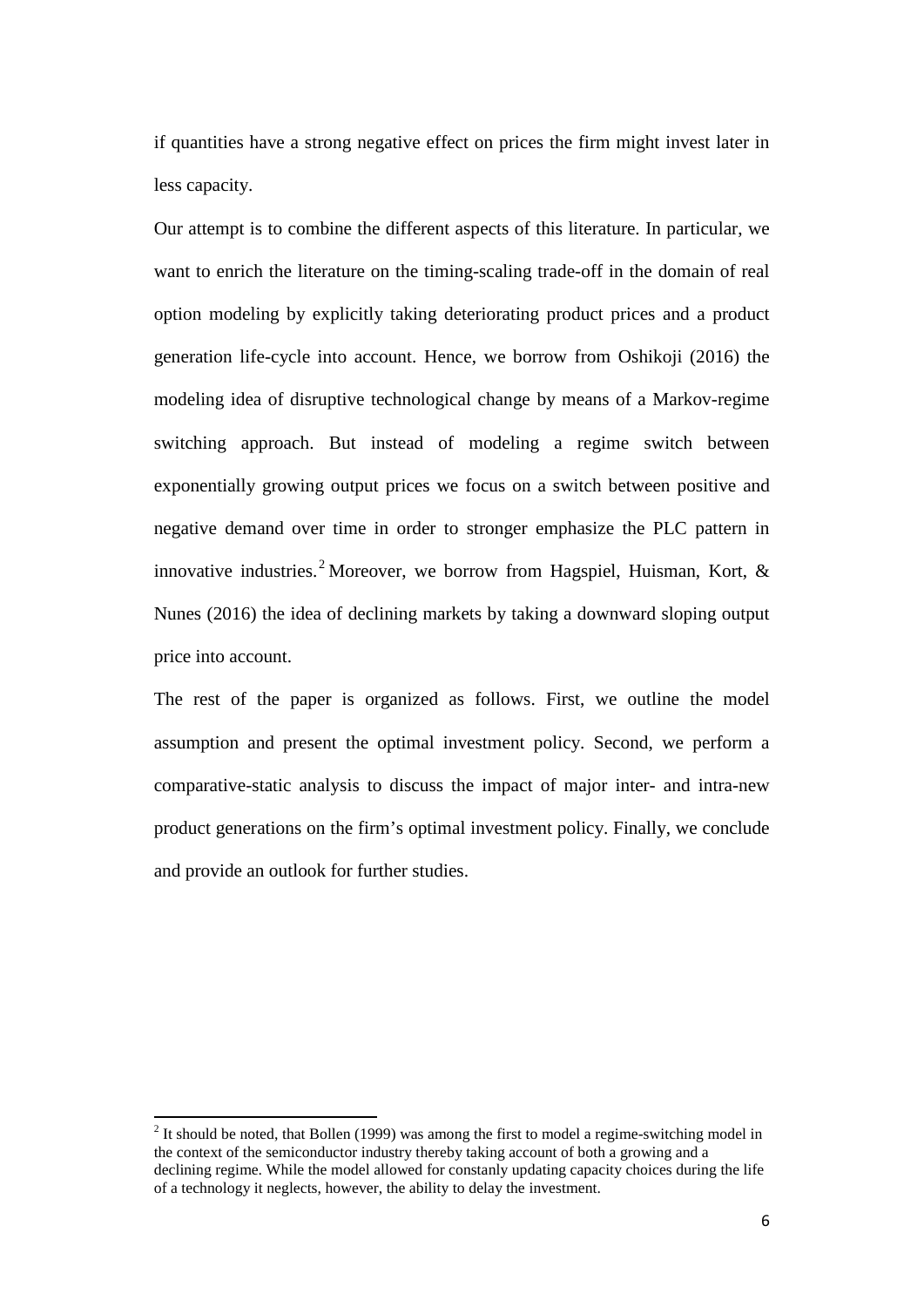## **2. The Model**

Assume a company which discounts with the riskless rate  $r$  and observes the quantity  $q(t)$  of a product sold at any time t which is governed by a geometric Brownian motion Markov switching process

 $dq(t) = \alpha_i q(t) dt + \sigma_i q(t) dW(t)$  for  $i = 1, 2$  (1) where  $dW(t)$  is the increment of a Wiener process and  $\alpha_i$  is the drift parameter and  $\sigma_i$  is a measure for uncertainty for the current state *i*.

We denote  $i = 1$  as the growth state during which the cash flows from product sales are expected to increase and  $i = 2$  as the decline state in which cash flows start to decline. The two states are connected by the transition matrix

<span id="page-6-0"></span>
$$
\begin{bmatrix} 1 - \lambda dt & \lambda dt \\ \theta dt & 1 - \theta dt \end{bmatrix}, \tag{2}
$$

where  $\lambda dt$  denotes the probability to switch from growth to decline and  $\theta$ denotes the probability to switch from decline to growth. We will assume that once the product has entered the decline phase it will not return to growth, so that  $\theta = 0$ .

Furthermore, the company observes declining prices  $p(t)$  of this product which follow the process

<span id="page-6-1"></span>
$$
dp(t) = -\omega p(t)dt.
$$
 (3)

where  $\omega$  denotes the rate at which prices deteriorate over time. Thus, the cash flows  $x(t)$  of the products sold at time t are the multiple of the price and quantity at this time, i.e.  $x(t) = p(t)q(t)$ . Hence, infinitesimal changes in earnings flow  $x(t)$  can be calculated by following Dixit & Pindyck (1994, p. 81 f.):

$$
dx(t) = \frac{\partial x(t)}{\partial p} dp + \frac{\partial x(t)}{\partial q} dq + \frac{1}{2} \frac{\partial^2 x(t)}{\partial p \partial q} dp dq.
$$
  
Using  $\frac{\partial x(t)}{\partial p} = q$ ,  $\frac{\partial x(t)}{\partial q} = x$  and  $\frac{\partial^2 x(t)}{\partial p \partial q} = 1$  we get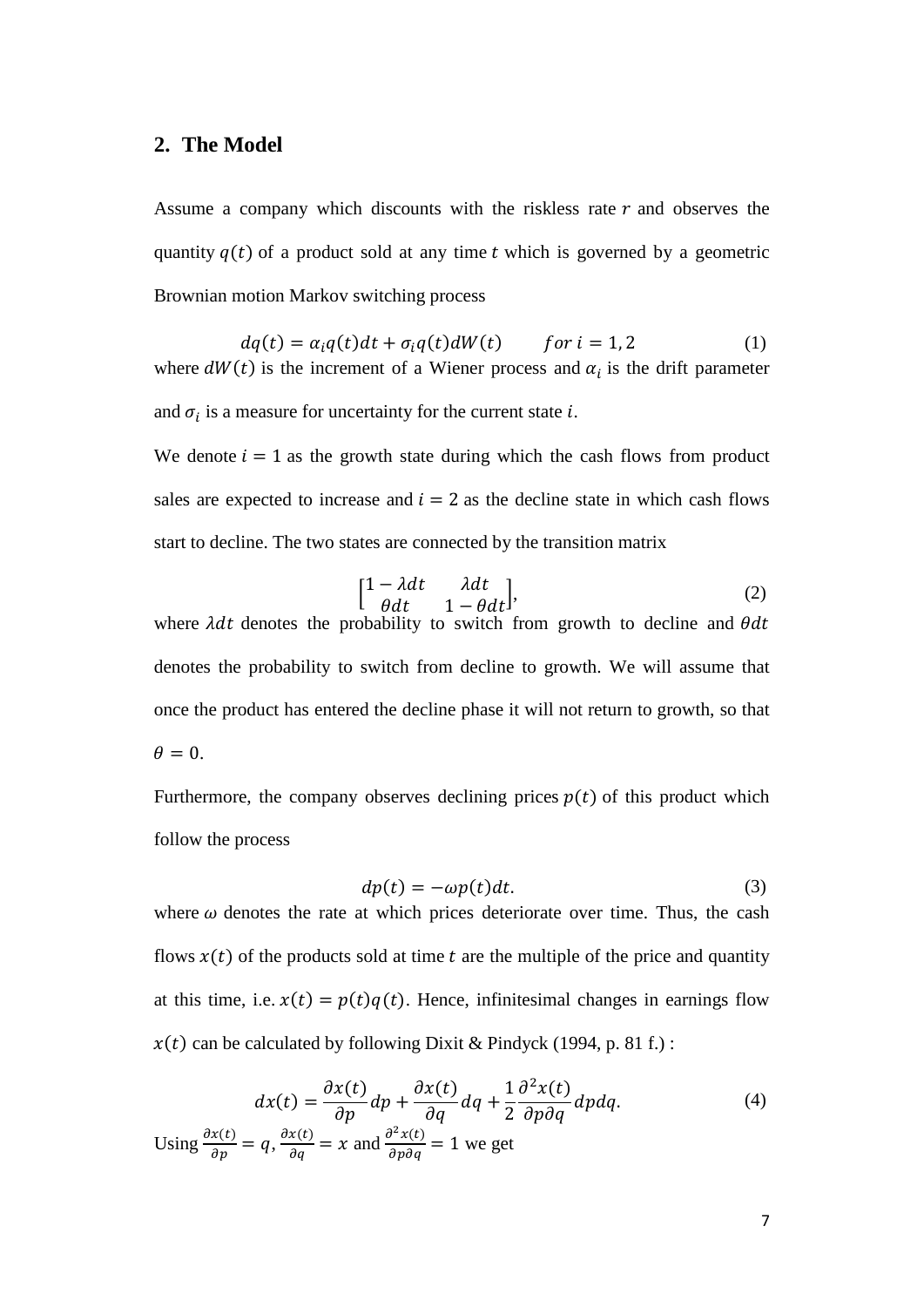$$
dx(t) = p(t)dq + q(t)dp + dpdq.
$$
 (5)

Substituting with Eq.  $(1)$ , Eq.  $(3)$  and ignoring terms that go to zero faster than dt  $dx(t)$  can be expressed by the following stochastic differential equation:

 $dx(t) = (\alpha_i - \omega)x(t)dt + \sigma_i x(t)dW(t)$  for  $i = 1, 2$  (6) which is again a geometric Brownian motion.

In the following, we will first derive the current expected value of the future cash flows  $V(t)$ , i.e. the value of an actively sold product. As the product sales cannot switch from decline to growth, we will begin to value the project in the decline phase. The value of the project is the value of the current cash flows  $x(t)$  over the next small time intervall  $dt$  and its continuation value which can be stated as

$$
V_2(x(t)) = x(t)dt + \mathbb{E}[V_2(x(t) + dx)e^{-rdt}].
$$
 (7)

This can be expanded using Ito's Lemma and expressed as

$$
V_2(x(t)) = x(t)dt + \left[ (\alpha_2 - \omega)x(t) \frac{\partial V_2(x(t))}{\partial x} + \frac{1}{2} \sigma_2^2 x^2(t) \frac{\partial^2 V_2(x(t))}{\partial x^2} \right] dt
$$
(8)  
+ (1 - rdt) V<sub>2</sub>(x(t))

and after dividing by  $dt$  and rearranging as

$$
\frac{1}{2}\sigma_2^2 x^2(t) \frac{\partial^2 V_2(x(t))}{\partial x^2} + (\alpha_2 - \omega)x(t) \frac{\partial V_2(x(t))}{\partial x} - rV_2(x(t)) + x(t) \tag{9}
$$

The homogeneous part of the equation has the solution  $Ax^{\beta}(t)$ , when  $\beta$  is the root of the fundamental quadratic equation

$$
\frac{1}{2}\sigma_2^2\beta(\beta-1) + (\alpha_2 - \omega)\beta - r = 0.
$$
\n(10)

Thus, the general solution of the homogenous part is a combination of the solutions  $A_1x^{\beta_1}(t)$  and  $A_2x^{\beta_2}(t)$  to which we need to a particular solution of the equation. It can be shown that  $\frac{x(t)}{r - \alpha_2 + \omega}$  is a possible solution so that complete solution is

$$
V_2(x(t)) = A_1 x^{\beta_1}(t) + A_2 x^{\beta_2}(t) + \frac{x(t)}{r - \alpha_2 + \omega}.
$$
 (11)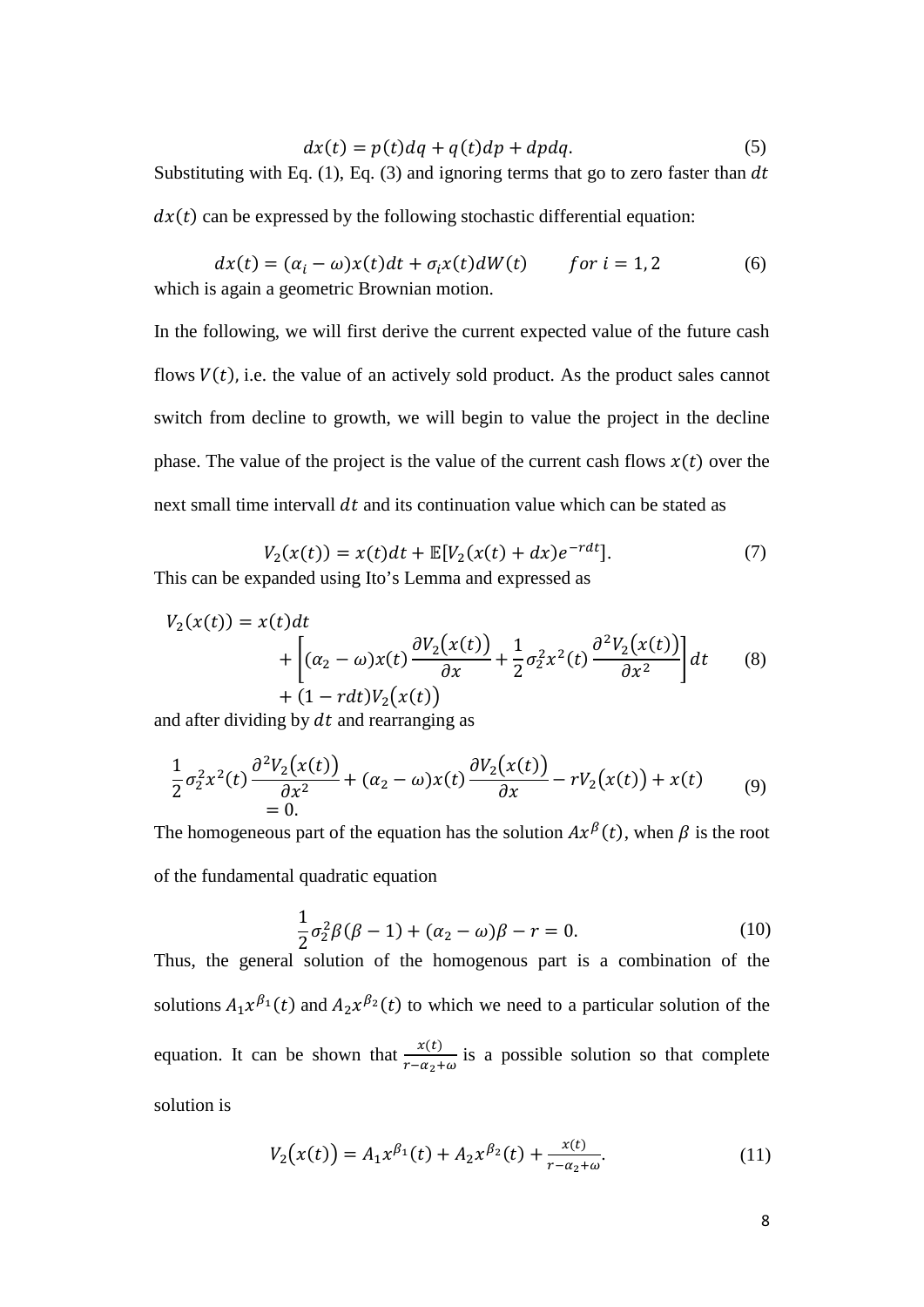The last term on the right hand side is simply the expected current value of the future cash flows  $x(t)$  when they are assumed to accrue infinitely. We can rule out the first term of the right hand side as the value of the project will turn to zero as the geometric Brownian motion turns to zero. The second term is attributed to speculative bubbles as  $x(t) \rightarrow \infty$  and will also be ruled out (Dixit & Pindyck, 1994, p. 181 f.). This leaves the value of the active project in the decline phase to be

<span id="page-8-0"></span>
$$
V_2(x(t)) = \frac{x(t)}{r - \alpha_2 + \omega} = V_2(p(t)q(t)) = \frac{p(t)q(t)}{r - \alpha_2 + \omega}.
$$
 (12)

Next, we turn to the growth phase. Equivalently to the decline phase, over the next small time interval dt the project is expected to yield the cash flow  $x(t)$ . However, over this time interval there is also the probability  $\lambda dt$  that the growth phase will switch to the decline phase. We can express this as

$$
V_1(x(t)) = x(t)dt + (1 - \lambda dt)\mathbb{E}[V_1(x(t) + dx)e^{-rdt}] + \lambda dt \mathbb{E}[V_2(x(t) + dx)]
$$
\n
$$
dx)e^{-rdt}.
$$
\n(13)

Using Ito's Lemma and after rearranging we get

$$
\frac{1}{2}\sigma_1^2 x^2(t) \frac{\partial^2 V_1(x(t))}{\partial x^2} + (\alpha_1 - \omega)x(t) \frac{\partial V_1(x(t))}{\partial x} - rV_1(x(t)) + x(t) \n+ \lambda \Big(V_2(x(t)) - V_1(x(t))\Big) = 0
$$
\n(14)

or

$$
\frac{1}{2}\sigma_1^2 x^2(t) \frac{\partial^2 V_1(x(t))}{\partial x^2} + (\alpha_1 - \omega)x(t) \frac{\partial V_1(x(t))}{\partial x} - (r + \lambda)V_1(x(t)) + x(t) + \lambda V_2(x(t)) = 0.
$$
\n(15)

We can now easily substitute the value of  $V_2(x(t))$  into the equation and get

$$
\frac{1}{2}\sigma_1^2 x^2(t) \frac{\partial^2 V_1(x(t))}{\partial x^2} + (\alpha_1 - \omega)x(t) \frac{\partial V_1(x(t))}{\partial x} - (r + \lambda)V_1(x(t))
$$
  
+  $x(t) + \lambda \frac{x(t)}{r - \alpha_2 + \omega} = 0.$  (16)

Again, we can try the solution  $Hx^{\gamma}(t)$  for the homogeneous part of the equation,

where  $\gamma$  is the root of the fundamental quadratic equation

<span id="page-8-1"></span>
$$
\frac{1}{2}\sigma_0^2 \gamma(\gamma - 1) + (\alpha_1 - \omega)\gamma - (r + \lambda) = 0.
$$
 (17)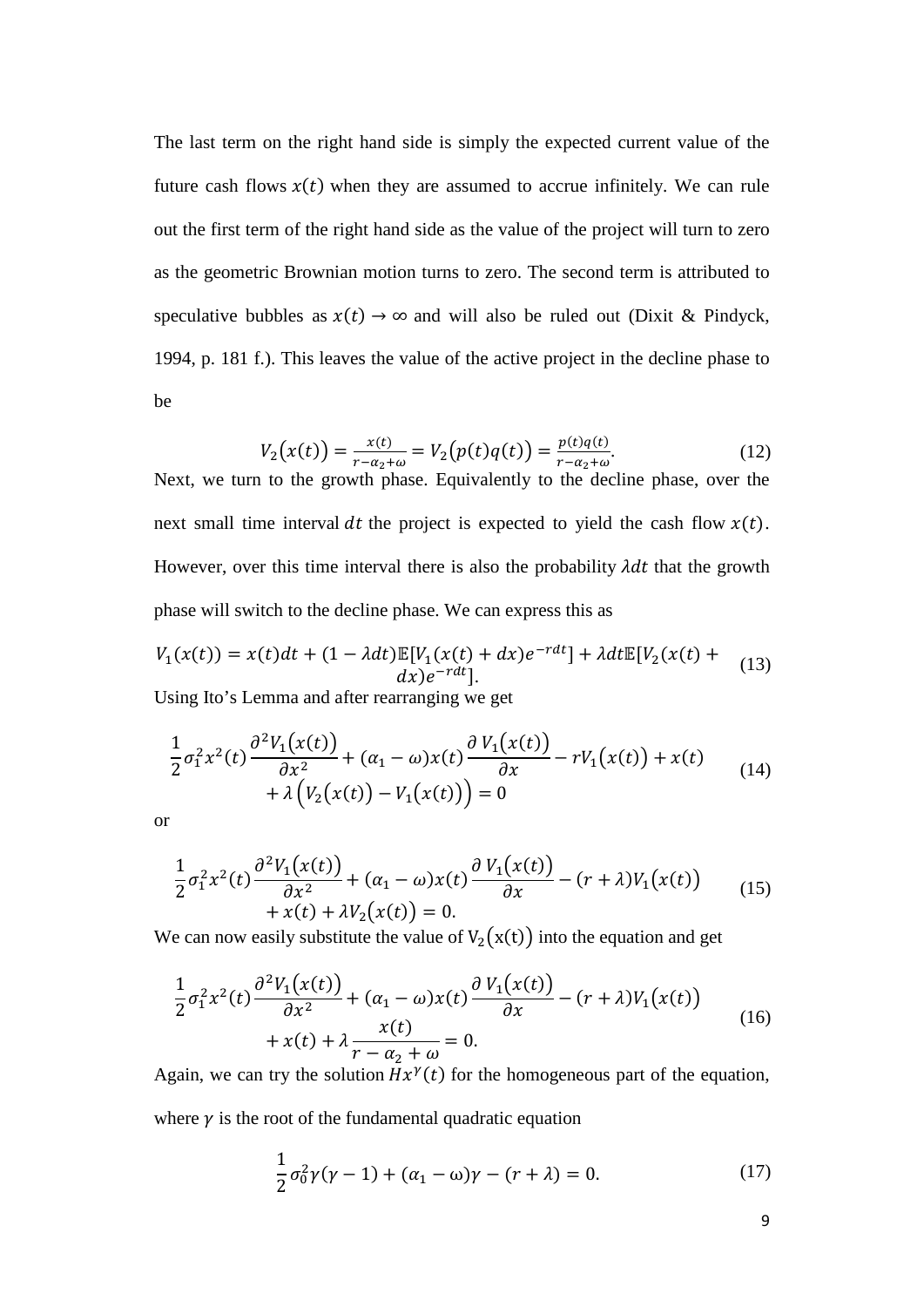Hence,

$$
V_1(x(t)) = H_1 x^{\gamma_1}(t) + H_2 x^{\gamma_2}(t) + \frac{\frac{x(t)}{r - \alpha_2 + \omega}}{r - \alpha_1 + \omega + \lambda} + \frac{x(t)}{r - \alpha_1 + \omega + \lambda}.
$$
 (18)

represents a possible particular solution. As before, we assume that  $V_1(0) = 0$  to rule out the first term on the right hand side and exclude speculative bubbles to eliminate the second term. Collecting the last to terms we can thus write the value of the project in the growth state as

$$
V_1(x(t)) = \frac{x(t)(r - \alpha_2 + \omega + \lambda)}{(r - \alpha_2 + \omega)(r - \alpha_1 + \omega + \lambda)} = V_1(p(t)q(t)) = \frac{p(t)q(t)(r - \alpha_2 + \omega + \lambda)}{(r - \alpha_2 + \omega)(r - \alpha_1 + \omega + \lambda)}.
$$
 (19)  
In both regime, we assume that the investment can be scaled. The investment

costs and the cash flows of the product will both depend on the choice of the endogenous capacity parameter  $c_i \in (0,1)$  with  $i = (1,2)$ , i.e. we assume that investment costs are

<span id="page-9-0"></span>
$$
I_i(c_i) = \frac{c_i}{1 - c_i} \tag{20}
$$

and in return the investor will not get the full value of the future cash flows  $V_i$  but only the proportion  $c_iV_i$ . Thus, the expected value upon investment  $\pi_i$  in the growth or decline phase respectively will be

$$
\pi_i(x, q_i) = c_i V_i(x) - I(c_i).
$$
 (21)

At the time the investment takes place it is optimal to maximize this expected value by the choice of  $c_i$ . Thus, we will require that

<span id="page-9-2"></span><span id="page-9-1"></span>
$$
\frac{\partial \pi_i(x, c_i)}{\partial c_i} = 0.
$$
 (22)

Using Eq. [\(12\)](#page-8-0) and Eq. [\(19\)](#page-9-0) respectively we get the optimal capacity for the decline regime

$$
c_2(x) = \frac{x - \sqrt{x(r - \alpha_2 + \omega)}}{x}
$$
 (23)

and for the growth regime

$$
c_1(x)
$$
  
= 
$$
\frac{x(r - \alpha_2 + \omega + \lambda) - \sqrt{x(r - \alpha_2 + \omega)(r - \alpha_2 + \omega + \lambda)(r - \alpha_0 + \omega + \lambda)}{x(r - \alpha_2 + \omega + \lambda)}
$$
 (24)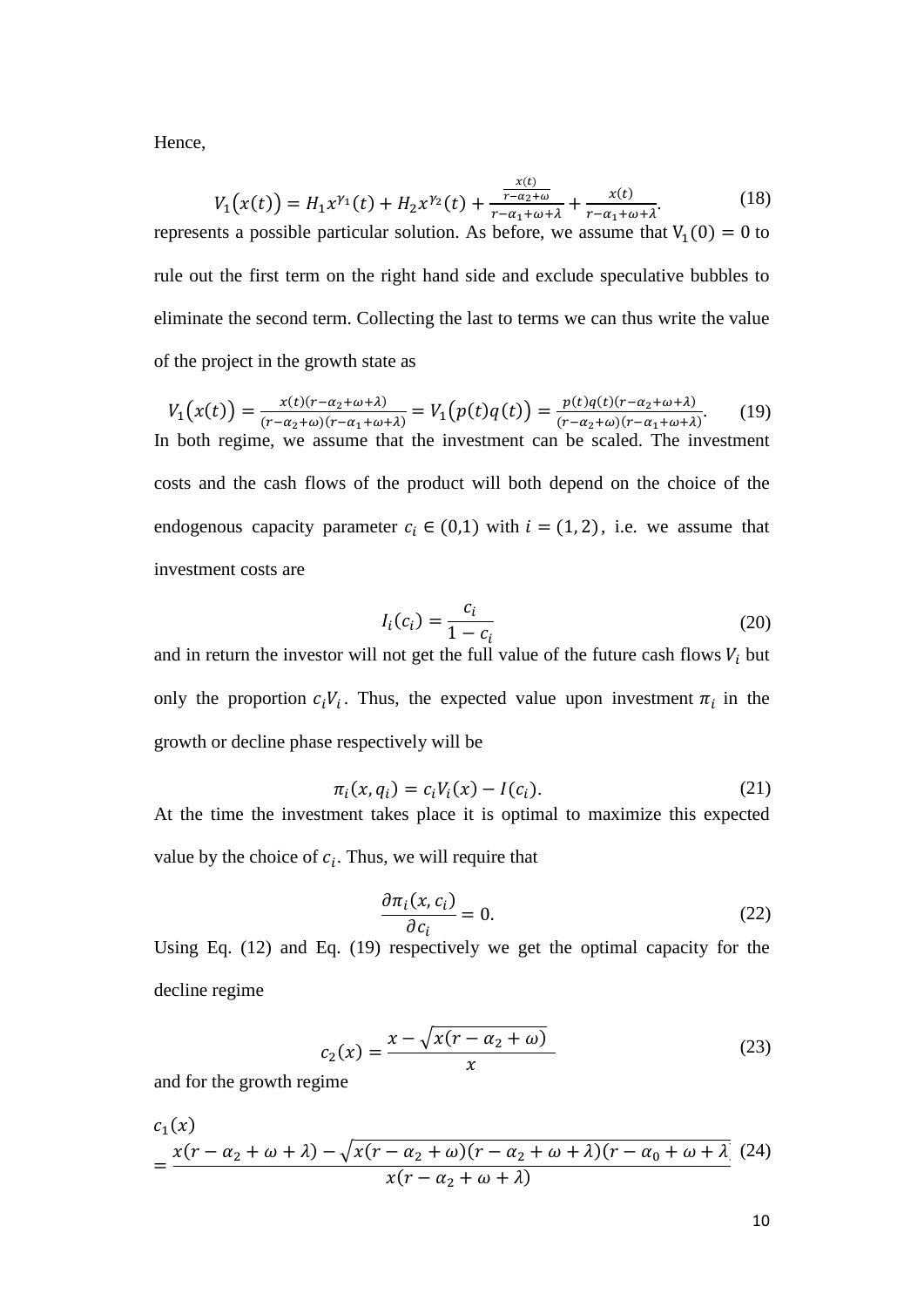in dependence of the current cash flows.

The corresponding project values of Eq. [\(21\)](#page-9-1) are

$$
\pi_2(x) = \frac{x}{r - \alpha_2 + \omega} + 1 - \frac{2\sqrt{x(r - \alpha_2 + \omega)}}{r - \alpha_2 + \omega}.\tag{25}
$$

and

$$
\pi_1(x) = \frac{x(r - \alpha_2 + \omega + \lambda)}{(r - \alpha_2 + \omega)(r - \alpha_1 + \omega + \lambda)} + 1
$$
  
 
$$
- \frac{2\sqrt{x(r - \alpha_2 + \omega + \lambda)(r - \alpha_2 + \omega)(r - \alpha_1 + \omega + \lambda)}}{(r - \alpha_2 + \omega)(r - \alpha_1 + \omega + \lambda)}.
$$
 (26)

In the second step, we can derive the value of the option to invest in this new product. The value of the option to invest  $F_i(x(t))$  for each state *i* in the continuation region is given by the Bellman equation

<span id="page-10-0"></span>
$$
rF_i(x(t))dt = \mathbb{E}\Big(dF_i(x(t))\Big). \tag{27}
$$

Similar to the approach above, we expand the right hand side with Ito's Lemma so that each of the both states as a differential equation with

$$
\frac{1}{2}\sigma_2^2 x^2(t) \frac{\partial^2 F_2(x(t))}{\partial x^2} + (\alpha_2 - \omega)x(t) \frac{\partial F_2(x(t))}{\partial x} - rF_2(x(t)) = 0.
$$
 (28)

as the value in the decline phase and

$$
\frac{1}{2}\sigma_1^2 x^2(t) \frac{\partial^2 F_1(x(t))}{\partial x^2} + (\alpha_1 - \omega)x(t) \frac{\partial F_1(x(t))}{\partial x} - (r + \lambda)F_1(x(t)) + \lambda F_2(x(t)) = 0.
$$
\n(29)

as the value in the growth phase. Note that these equations are quite similar to the ones above except for the cash flow term  $x(t)$  as the option will not generate cash flow streams. Once more, it is useful to evaluate the decline phase first. From the discussion above it is obvious that full solution of the equation only consists of the homogeneous solution  $Bx^{\beta}$  with  $\beta$  as the root of the quadratic equation

$$
\frac{1}{2}\sigma_2^2\beta(\beta-1) + (\alpha_2 - \omega)\beta - r = 0.
$$
\n(30)

This yields the solution

$$
F_2(x(t)) = B_1 x^{\beta_1} + B_2 x^{\beta_2},
$$
\n(31)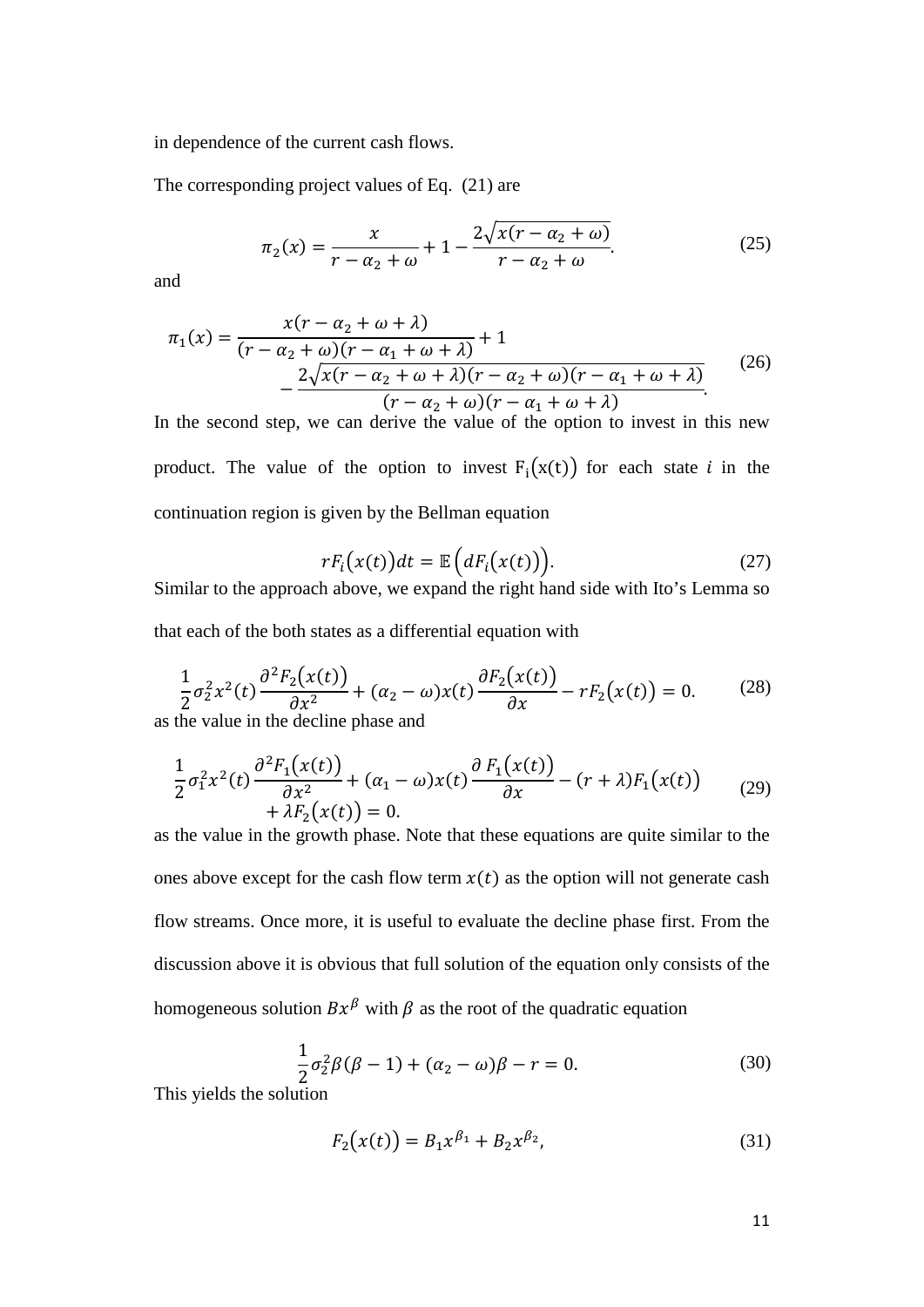where  $B_1$  is a constant to be determined. As before we can rule out the second term as the value of the option will go to zero as the geometric Brownian motion goes to zero so that  $F^1(0) = 0$  must hold. The rest of the solution must follow boundary conditions at the investment trigger  $x_2^*$  where it is optimal for the company to invest the amount  $I_2(c_2)$  to receive the expected value of the future cash flows  $V_2(x(t))$ .

These conditions are the value-matching condition

$$
F_2(x_2^*) = c_2(x_2^*)V_2(x_2^*) - I_2(c_2(x_2^*))
$$
\n93sting condition

\n(32)

and smooth pasting condition

$$
\frac{\partial F_2(x_2^*)}{\partial x} = \frac{\partial c_2(x_2^*) V_2(x_2^*)}{\partial x} - \frac{\partial I_2(c_2(x_2^*))}{\partial x}
$$
(33)

Together with [\(22\)](#page-9-2) we now have three equations to find the three unknowns  $B_1$ ,  $x_2^*$ , and  $c_2^*$ . We find that the threshold is

$$
x_2^* = \left(\frac{\beta_1}{\beta_1 - 1}\right)^2 (r - \alpha_2 + \omega),\tag{34}
$$

the optimal capacity is

$$
c_2^* = \frac{1}{\beta_1},\tag{35}
$$

and

$$
B_1 = \frac{\left( \left( \frac{\beta_1}{\beta_1 - 1} \right)^2 (r - \alpha_2 + \omega) \right)^{-\beta_1}}{(\beta_1 - 1)^2}.
$$
 (36)

We now turn to the investment option in the growth stage. The differential equation [\(29\)](#page-10-0) for the value of the option  $F_1(x(t))$  contains solution for the option in the decline stage. It is important to note that this option value depends on the value of  $x(t)$ , so that

$$
F_2(x(t)) = \begin{cases} B_1 x^{\beta_1} & \text{for } x < x^{*1} \\ c_2(x(t)) V_2(x(t)) - I_2 \left( c_2(x(t)) \right) & \text{for } x \ge x^{*1} \end{cases}
$$
(37)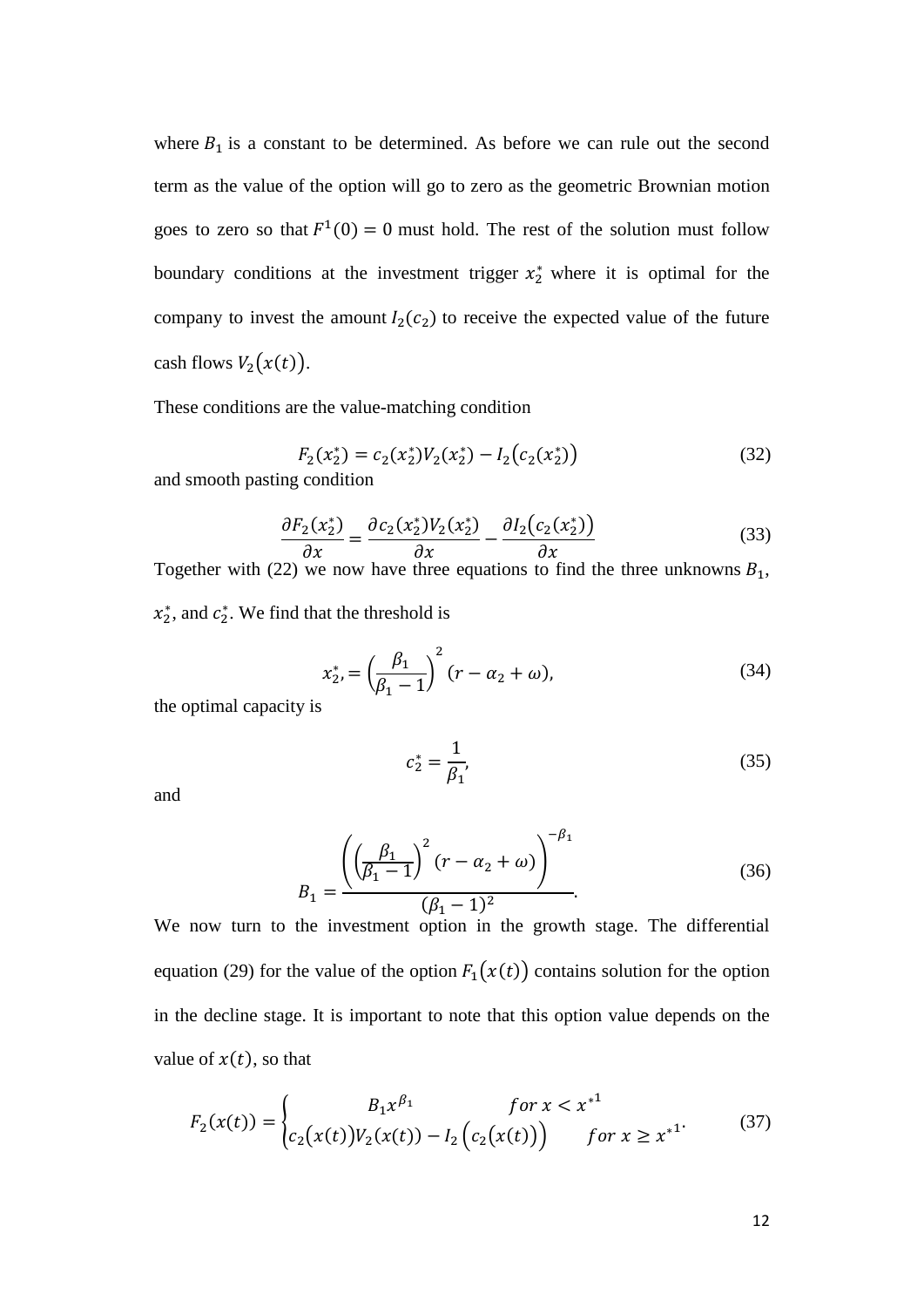We will first consider the region  $x \ge x_2^*$ . In this region, there is the probability  $\lambda dt$  that a switch to the decline state occurs. In this case, the company will immediately exercise the option to receive the expected payoff of the project. Thus, we can state equation [\(29\)](#page-10-0) as

$$
\frac{1}{2}\sigma_1^2 x^2(t) \frac{\partial^2 F_1(x(t))}{\partial x^2} + (\alpha_1 - \omega)x(t) \frac{\partial F_1(x(t))}{\partial x} - (r + \lambda)F_1(x(t))
$$
  
+  $\lambda \left( \frac{x}{r - \alpha_2 + \omega} + 1 - \frac{2\sqrt{x(r - \alpha_2 + \omega)}}{r - \alpha_2 + \omega} \right) = 0.$  (38)

This has again the well-known general solution  $Cx^{\gamma}$  where  $\gamma$  is again solution to the quadratic equation [\(17\).](#page-8-1) We can write the full solution as

<span id="page-12-0"></span>
$$
F_1(x) = C_1 x^{\gamma_1} + C_2 x^{\gamma_2} + \frac{\lambda x}{(r - \alpha_2 + \omega)(r - \alpha_1 + \omega + \lambda)} + \frac{\lambda}{r + \lambda}
$$
  
- 
$$
\frac{\lambda 16\sqrt{x}}{(8r - 4\alpha_1 + 8\omega + 8\lambda + \sigma_1^2)\sqrt{r - \alpha_2 + \omega}}.
$$
 (39)

Here, we cannot rule out the second term of the solution as the option will not become worthless as it reaches the lower boundary  $x_2^*$ .

Now consider the region  $x(t) < x_2^*$ . The state may again switch to decline at any time with probability  $\lambda dt$  so that the company will go over to hold the option value  $B_1x^{\gamma_1}$ . Thus, we can write equation [\(29\)](#page-10-0) as

$$
\frac{1}{2}\sigma_1^2 x^2(t) \frac{\partial^2 F_1(x(t))}{\partial x^2} + (\alpha_1 - \omega)x(t) \frac{\partial F_1(x(t))}{\partial x} - (r + \lambda)F_1(x(t)) + \lambda B_1 x^{\beta_1} = 0.
$$
\n(40)

The solution is now  $Gx^{\gamma}$  where  $\gamma$  has the known two solutions given by equation [\(17\).](#page-8-1) Hence, following Dixit & Pindyck (1994, p. 203) we can show that the full solution is

<span id="page-12-1"></span>
$$
F_1(x(t)) = G_1 x(t)^{\gamma_1} + B_1 x(t)^{\beta_1}.
$$
\n(41)

To find the optimal investment threshold  $x_1^*$  in the growth phase, we need two additional boundary conditions. Again, these conditions are the value-matching condition

$$
F_1(x_1^*) = c_1(x_1^*)V_1(x_1^*) - I_1(c_1(x_1^*))\tag{42}
$$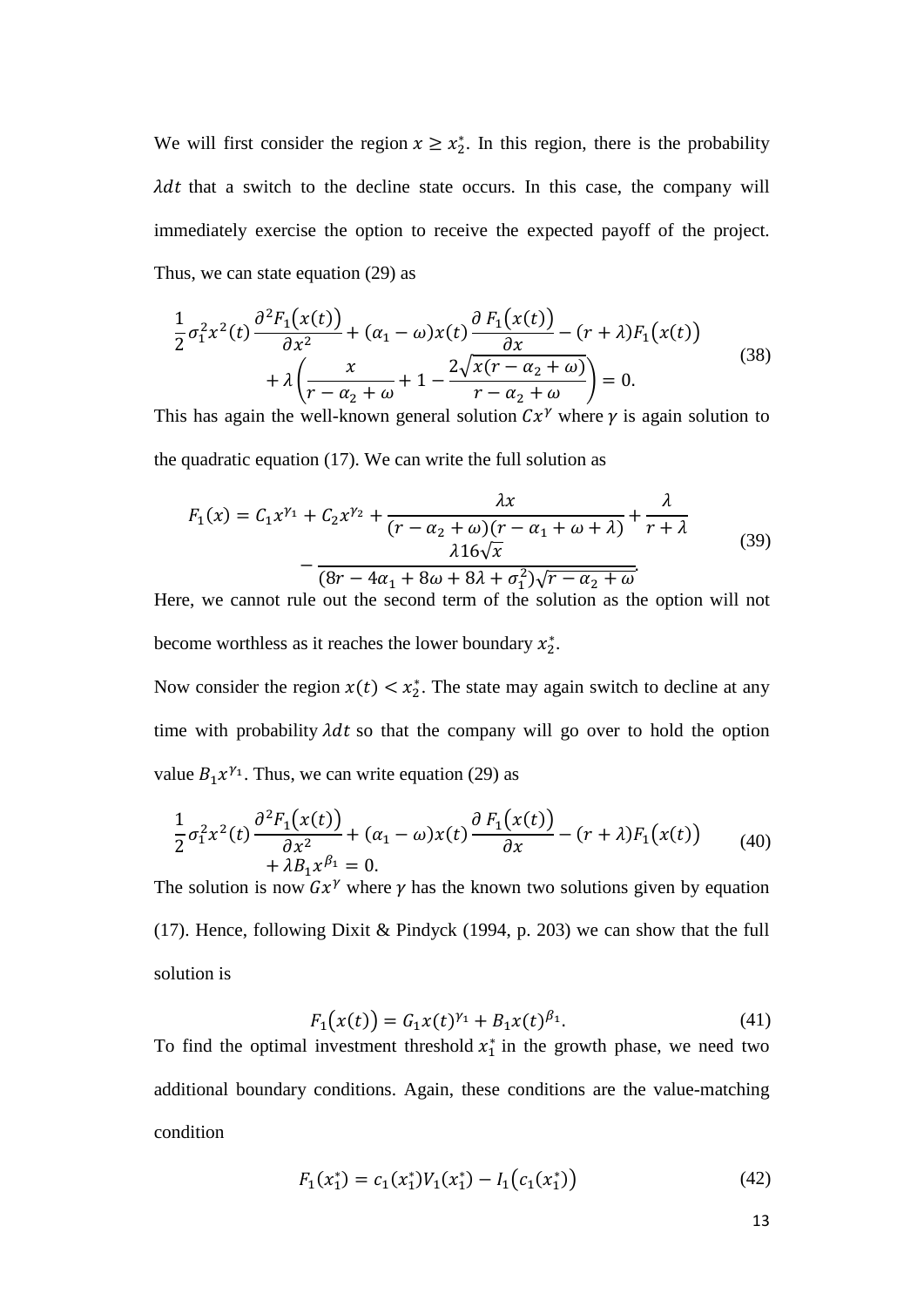and smooth pasting condition

$$
\frac{\partial F_1(x_1^*)}{\partial x} = \frac{\partial c_1(x_1^*) V_1(x_1^*)}{\partial x} - \frac{\partial I_1(c_1(x_1^*))}{\partial x}
$$
(43)

For the further analysis we need to know whether  $x_1^* < x_2^*$  or  $x_1^* > x_2^*$  and use the corresponding  $F_1(x_1^*)$ .

In the case  $x_1^* > x_2^*$ , we would have

$$
C_1 x_1^{*y_1} + C_2 x_1^{*y_2} + \frac{\lambda x_1^*}{(r - \alpha_2 + \omega)(r - \alpha_1 + \omega + \lambda)} + \frac{\lambda}{r + \lambda}
$$
  
 
$$
- \frac{\lambda 16 \sqrt{x_1^*}}{(8r - 4\alpha_1 + 8\omega + 8\lambda + \sigma^2)\sqrt{r - \alpha_2 + \omega}}
$$
  
=  $c_1(x_1^*)V_1(x_1^*) - I_1(c_1(x_1^*))$  (44)

and

$$
\gamma_1 C_1 x_1^{*\gamma_1 - 1} + \gamma_2 C_2 x_1^{*\gamma_2 - 1} + \frac{\lambda}{(r - \alpha_2 + \omega)(r - \alpha_1 + \omega + \lambda)}
$$
  
\n
$$
- \frac{\lambda}{\sqrt{x_1^*} (8r - 4\alpha_1 + 8\omega + 8\lambda + \sigma^2) \sqrt{r - \alpha_2 + \omega}}
$$
  
\n
$$
= \frac{\partial c_1(x_1^*) V_1(x_1^*)}{\partial x} - \frac{\partial I_1(c_1(x_1^*))}{\partial x}
$$
\n(45)

However, as for the option value  $F_1(x(t))$  the investment threshold  $x_2^*$  is not a decision node in state  $i=1$ , the option value  $F_1(x(t))$  must be continuously differentiable at  $x_2^*$ , i.e. equations [\(39\)](#page-12-0) and [\(41\)](#page-12-1) as well as their derivatives must be equal at  $x_2^*$ .

$$
C_{1}x_{2}^{*y_{1}} + C_{2}x_{2}^{*y_{2}} + \frac{\lambda x_{2}^{*}}{(r - \alpha_{2} + \omega)(r - \alpha_{1} + \omega + \lambda)} + \frac{\lambda}{r + \lambda}
$$
  
 
$$
-\frac{\lambda 16\sqrt{x_{2}^{*}}}{(8r - 4\alpha_{1} + 8\omega + 8\lambda + \sigma^{2})\sqrt{r - \alpha_{2} + \omega}}
$$
  
=  $G_{1}x_{2}^{*y_{1}} + B_{1}x_{2}^{*y_{1}}$  (46)

and

$$
\gamma_1 C_1 x_2^{* \gamma_1 - 1} + \gamma_2 C_2 x_2^{* \gamma_2 - 1} + \frac{\lambda}{(r - \alpha_2 + \omega)(r - \alpha_1 + \omega + \lambda)}
$$
  
 
$$
- \frac{\lambda}{\sqrt{x_2^* (8r - 4\alpha_1 + 8\omega + 8\lambda + \sigma^2) \sqrt{r - \alpha_2 + \omega}}}
$$
  
=  $\gamma_1 G_1 x_2^{* \gamma_1 - 1} + \beta_1 B_1 x_2^{* \beta_1 - 1}.$  (47)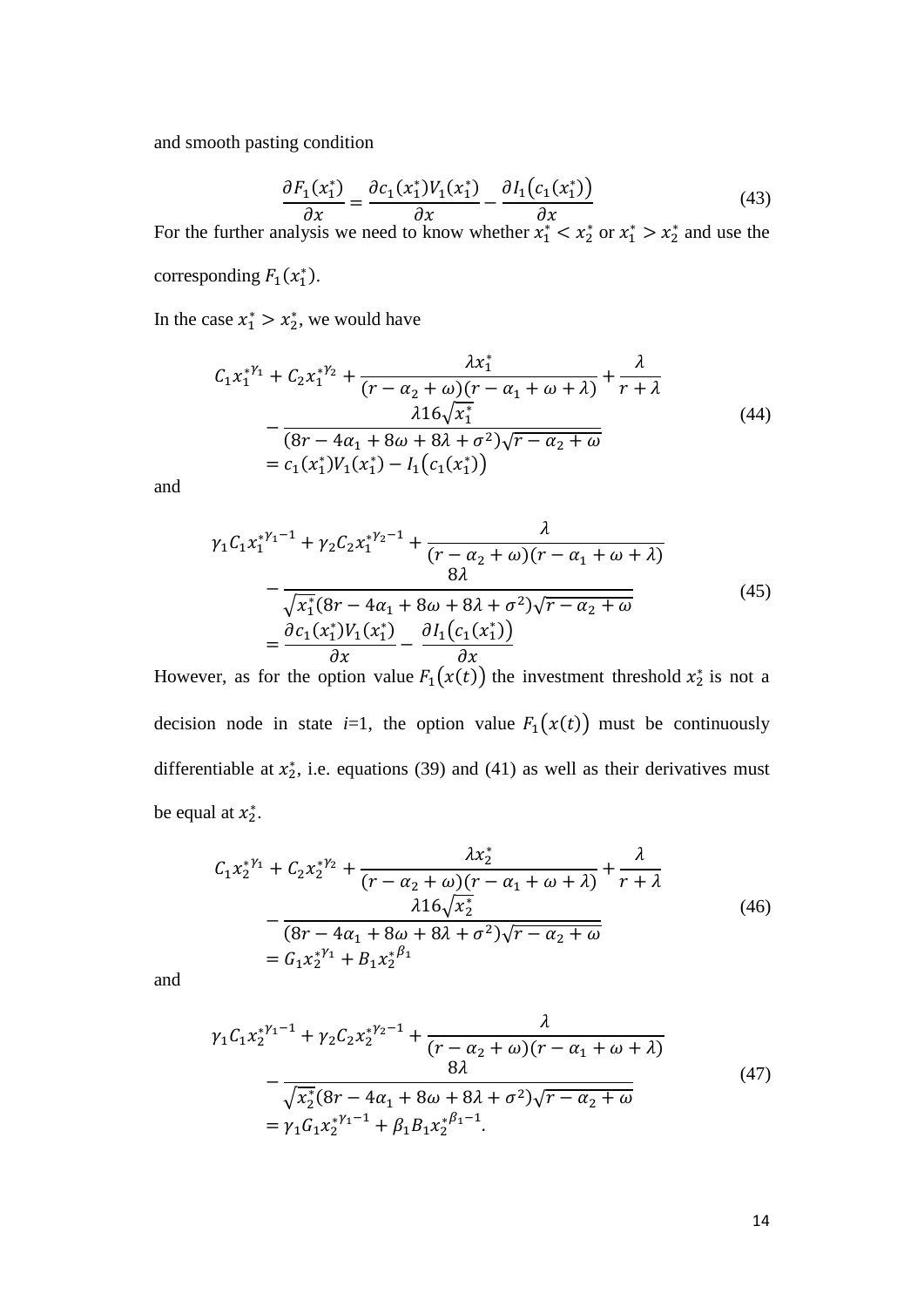We now have four equations to find the four unknowns  $x_1^*$ ,  $G_1$ ,  $C_1$ , and  $C_2$  so that we can also derive  $c_1^*(x_1^*)$ .

In the case  $x_1^* < x_2^*$  We require that

$$
G_1 x_1^{*Y_1} + B_1 x_1^{*\beta_1} = c_1(x_1^*)V_1(x_1^*) - I_1(c_1(x_1^*)),
$$
\n(48)

and

$$
\gamma_1 G_1 x_1^{*\gamma_1 - 1} + \beta_1 B_1 x_1^{*\beta_1 - 1} = \frac{\partial c_1(x_1^*) V_1(x_1^*)}{\partial x} - \frac{\partial l_1(c_1(x_1^*))}{\partial x},\tag{49}
$$

This yields two equations with two unknowns  $G_1$  and  $x_1^*$ , from which we can also derive  $c_1^*(x_1^*)$ .

## **3. Results**

In the following, we will assume that the firm can invest in a new product which demand follows a product life cycle, i.e in the standard case the quantities sold grow with  $\alpha_1 = 0.08$  in the expansion phase while demand declines at a rate of  $\alpha_2 = -0.08$  once a new technology enters the market. It is expected that a new technology will arrive at a rate of  $\lambda = 0.2$ , i.e. in expectancy every five years. For the sake of simplicity, the uncertainty is assumed to be equal in the expansion and decline phase with  $s_1 = s_2 = 0.2$ . Moreover, the product price is expected to decline with the factor  $\omega = 0.02$  p.a. and the firm discounts at the riskless interest rate  $r = 0.1$ .

In this case the optimal investment threshold in the growth phase is  $x_1^* = 0.25$  and  $x_2^* = 0.28$  in the decline phase. Put different, we observe a lower investment threshold in the growth phase and a higher investment threshold in the decline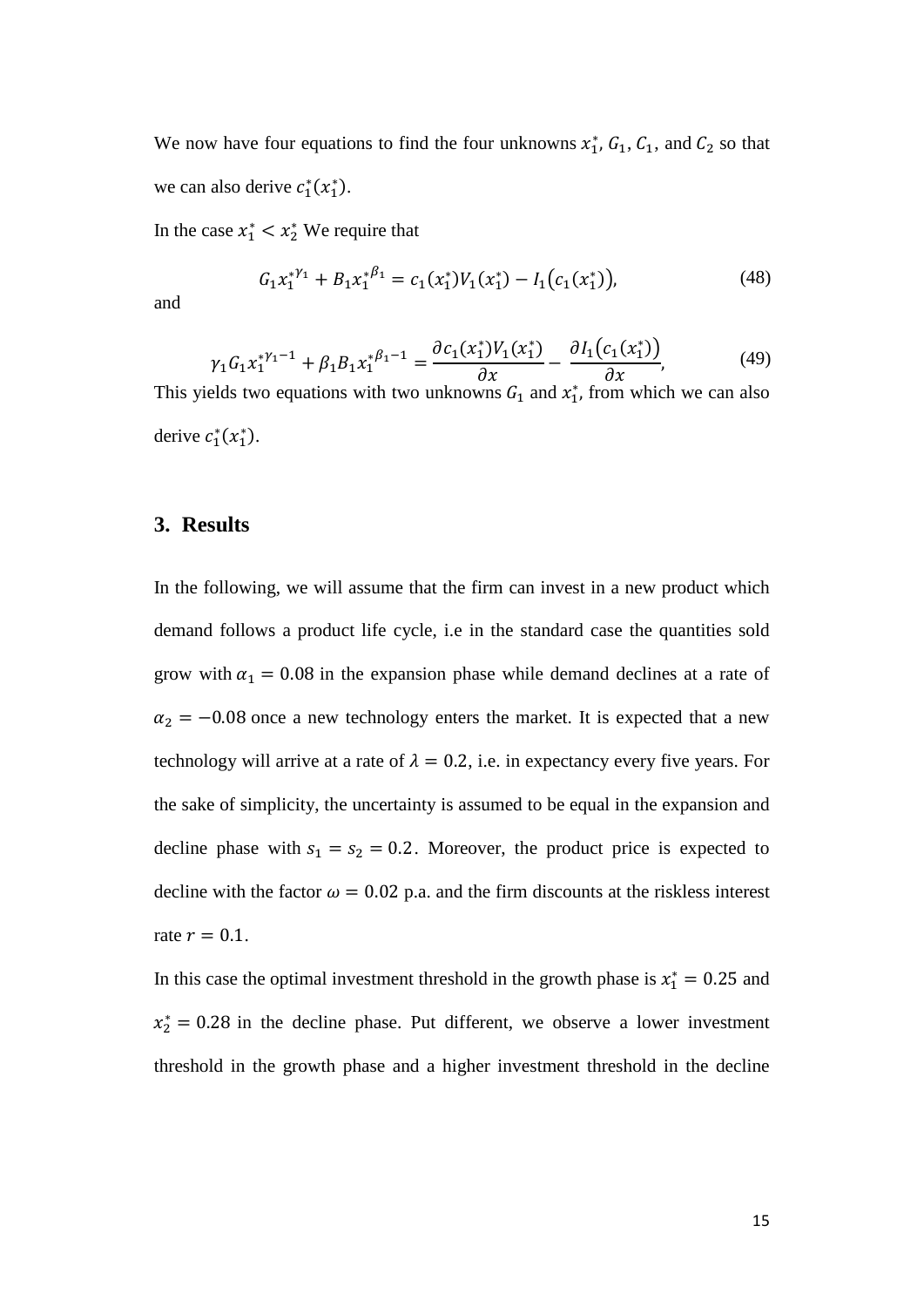phase.[3](#page-15-0) With respect to the optimal capacity, the company should choose a higher capacity of  $c_1^* = 0.3$  in the growth phase and a lower capacity of  $c_2^* = 0.15$  in the decline phase. To what extend do these findings change if uncertainty increases? For the moment, let's assume that prices are constant, i.e.  $\omega = 0$ . To what extend do these findings change if uncertainty increases? For the moment, let's assume that prices are constant, i.e.  $\omega = 0$  and the firm is operating in a single regime, i.e. the demand growth exponentially over time.



Figure 1: The optimal investment threshold and capacity in the growth phase (dotted if  $x_1^*$  >  $x_2^*$  and dashed if  $x_1^*$  >  $x_2^*$ ) and decline phase (solid) in dependence of the decline regime's uncertainty  $\sigma_2$  for  $\omega = 0$  in (a) and (b) as well as for for  $\omega = 0.06$  in (c) and (d).

As Figure 1a and 1b indicate, the corresponding investment threshold, i.e.  $x_1^*$ , increases as uncertainty increase. Moreover, the associated optimal capacity  $c_1^*$ 

<span id="page-15-0"></span> $3$  This is in line with the findings of Lukas et al. (2017) who also observe a growing investment threshold over time.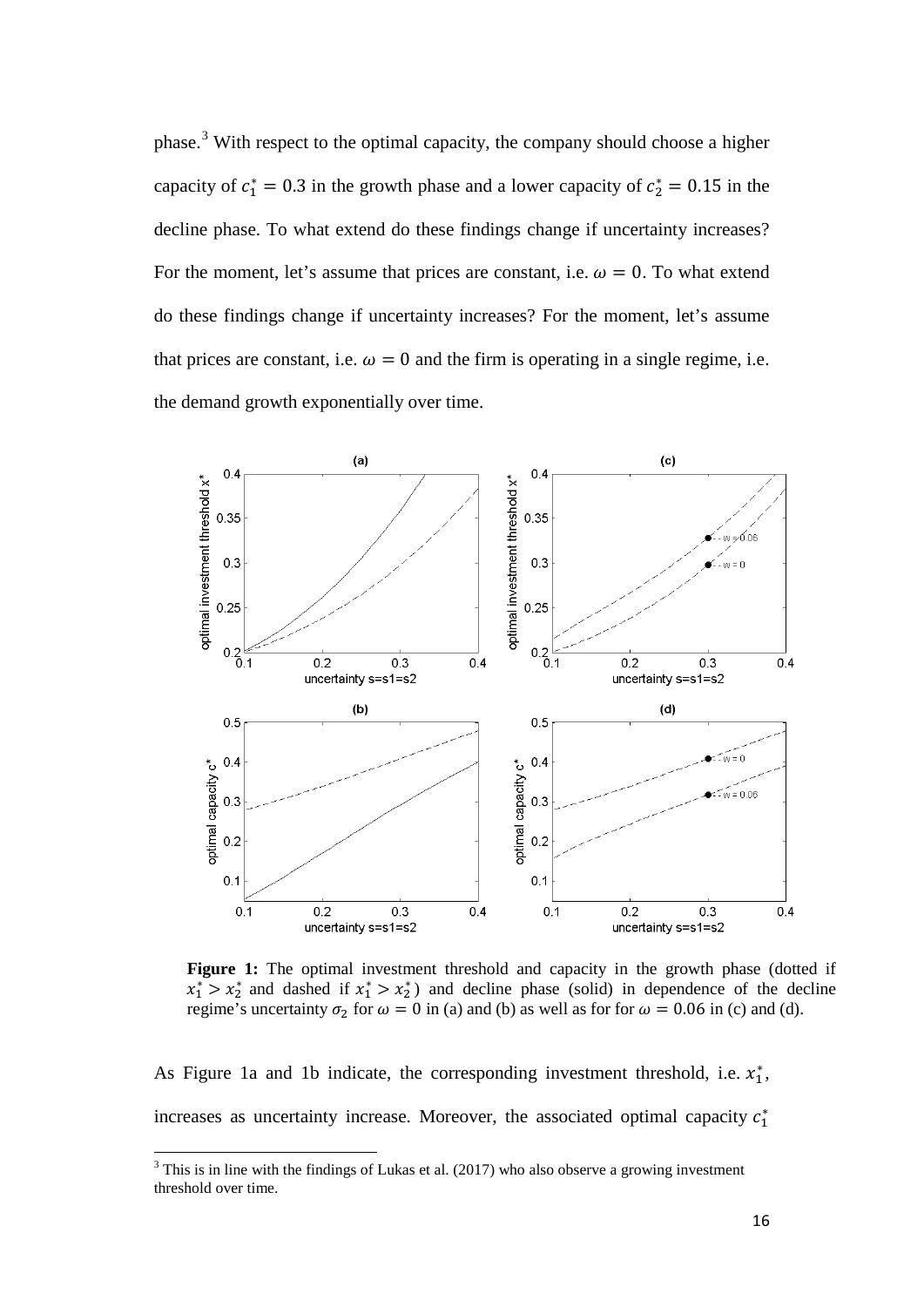also increase as uncertainty increases indicating that higher uncertainty leads to more capital invested later which replicates the classical findings. However, should the regime switch occur, and the firm has not yet invested, it is no longer optimal to follow that particular investment policy, i.e.  $\Omega = (x_1^*, c_1^*)$ ; Rather, the firm will prefer to invest less later, i.e.  $x_1^* < x_2^*$  and  $c_2^* < c_1^*$ . Should the industry be subject to deteriorating output prices, then the firm will prefer to invest an even lower amount later irrespectively what uncertainty level prevails (see Figure 1c and 1d). Hence, although modeled differently, these results seem to foster recent findings that declining prices lead to less capacity later (see e.g. Hagspiel, Huisman, Kort, & Nunes (2016))

However, it seems unrealistic to assume the same uncertainty level in both regimes. Looking closer at innovative industries and the PLC of innovation, respectively it makes more sense to differentiate between those situations, where the growth phase is subject to more uncertainty than the decline phase and vice versa. While the first scenario is plausible for most new product launches the latter scenario might reflect situations, where the innovation is no longer new to the market but to the firm and hence the competing forces predominantly trigger cash flow uncertainty.

An innovator would typically assume high uncertainty in the growth regime when the product is new and market sales can hardly be estimated, while he would predict lower uncertainty in a mature and declining market. We consider this case in [Figure 2](#page-17-0) for  $\sigma_1 = 0.5$ . If uncertainty in the decline regime is much lower, we observe in [Figure 2a](#page-17-0) that the investment threshold in the growth regime  $x_1^*$ becomes larger than in the decline regime. During the very uncertain market growth the innovator prefers to delay investment until demand for the new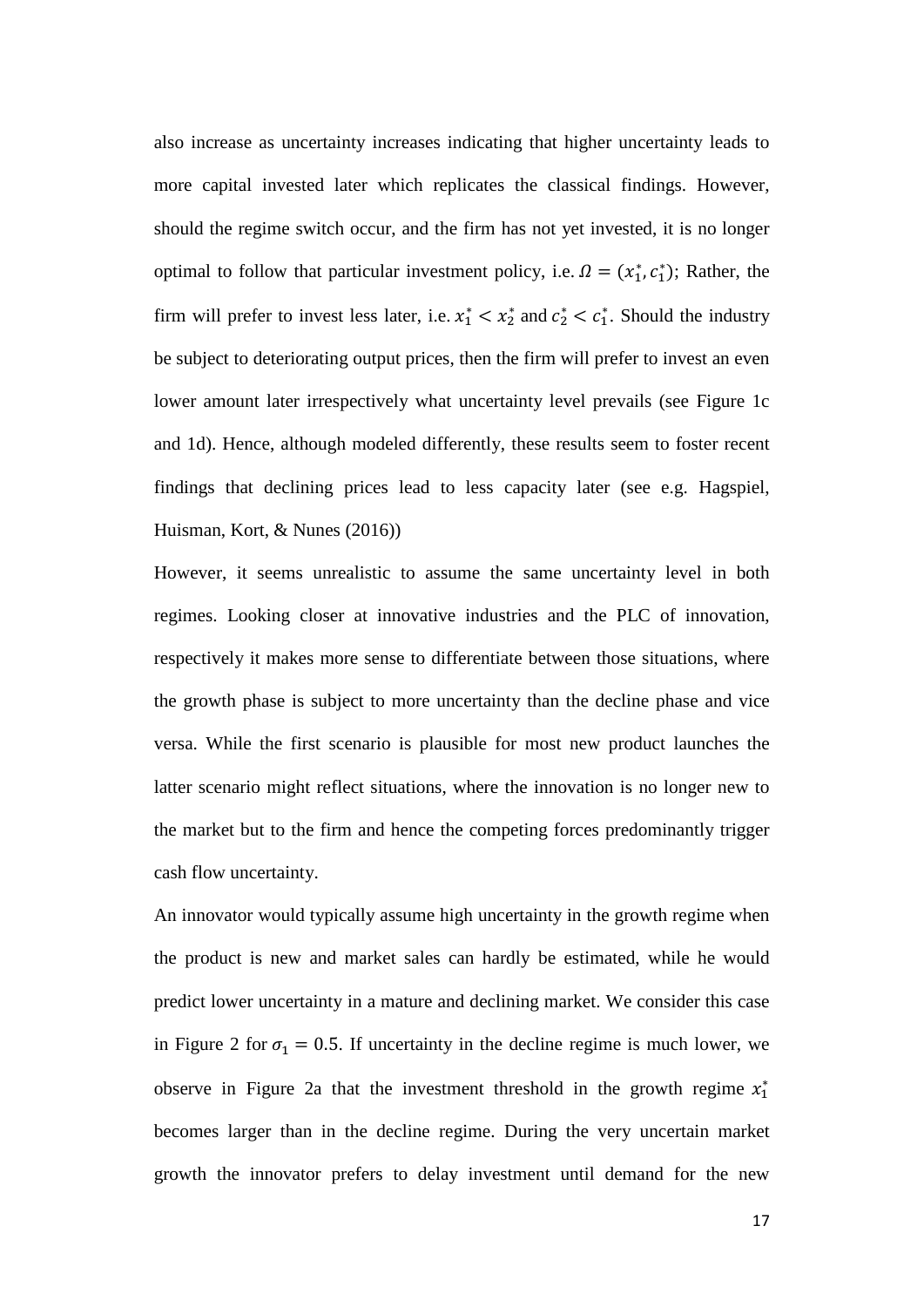product is significantly high enough, and considering decreasing product prices even higher. With respect to capacity, [Figure 2b](#page-17-0) indicates that the innovator would invest in a large capacity if demand does rise high enough. If the product would switch from the growth to the decline regime, the new investment threshold  $x_2^*$  would be lower. The innovator would invest sooner due to lower uncertainty, even though the cash flows are expected to decrease. Nevertheless, after the switch the market would only justify a lower capacity. That is, the investor would invest earlier but lower.



<span id="page-17-0"></span>**Figure 2:** The optimal investment threshold and capacity in the growth phase (dotted if  $x_1^* > x_2^*$  and dashed if  $x_1^* > x_2^*$ ) and decline phase (solid) in dependence of the decline regime uncertainty  $\sigma_2$  with  $\lambda = 0.2$  in (a) and (b) as well as for for  $\lambda = 0.7$  in (c) and (d) for  $\omega = [0, 0.06]$ .

In contrast, when uncertainty in the decline regime is close to the uncertainty in the growth regime, we observe again that  $x_1^* < x_2^*$ . The innovator has no advantage to wait for an almost equally uncertain decline regime. Furthermore, we find that the effect of an increase of the price reduction rate  $\omega$  on the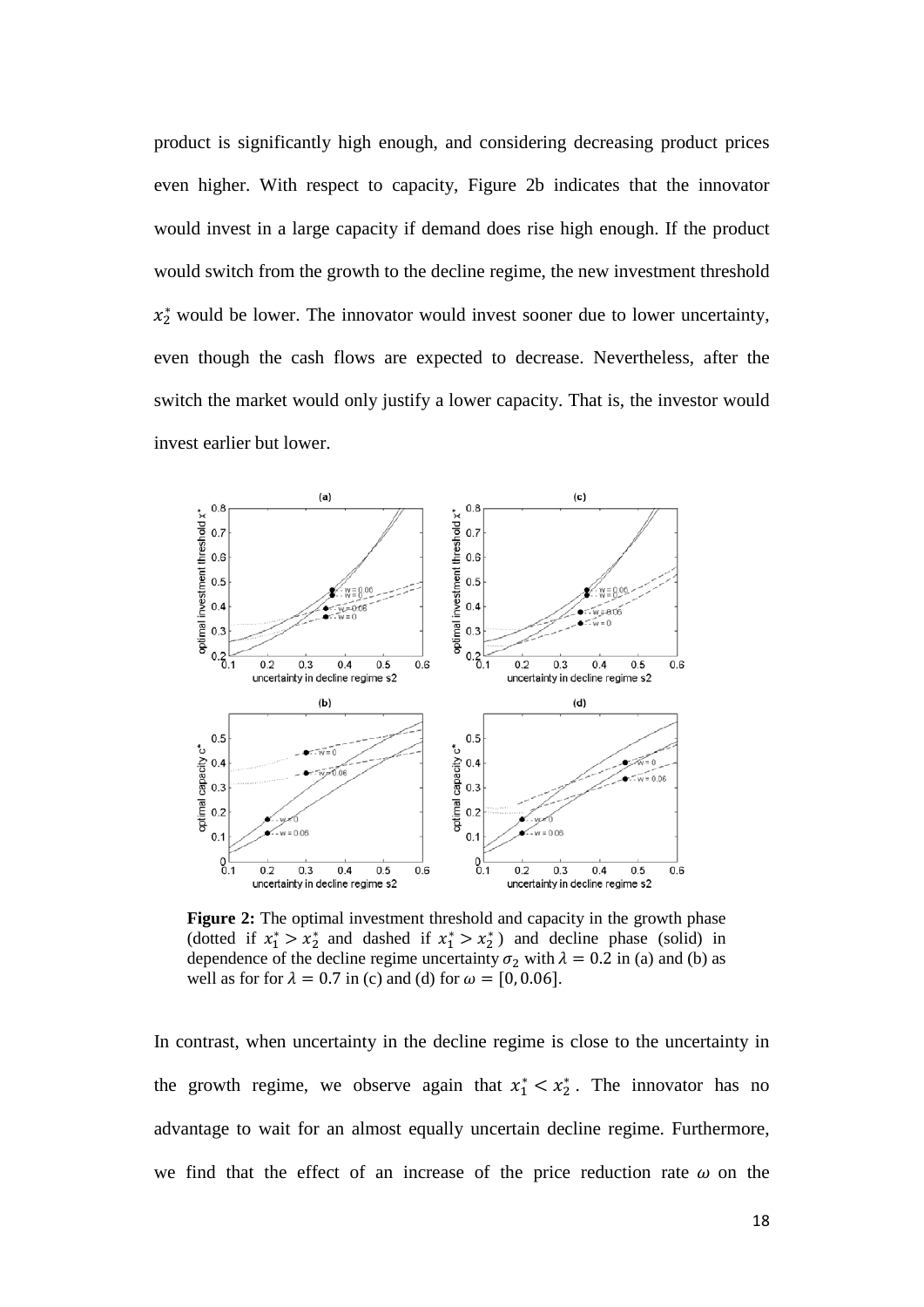investment threshold in the decline regime  $x_2^*$  depends on the degree of uncertainty in this regime. For low degrees of uncertainty a stronger price reduction, i.e. a higher  $\omega$ , leads to a higher investment threshold. In contrast, in case of high uncertainty the investment threshold decreases with stronger price reduction. Thus, if uncertainty in the decline regime is high as well and prices are expected to decline the company has an incentive to invest earlier as both quantity and price of the product are expected to decline rapidly. Nevertheless, in case of high uncertainty and falling prices, the innovator would invest in a larger capacity in the decline than in the growth regime.

The innovators investment decision does not only crucially depend on uncertainty within the respective regime but also on the duration for which the innovator expects the new product to stay in the growth market. If the probability  $\lambda dt$  to switch from the growth to the decline regime increases, the product would be expected to be less favorable for the investor. [Figure 2c](#page-17-0) illustrates the effect of a shorter expected growth period on the optimal investment threshold. While the probability to switch has no effect on the investment threshold in the declining market, the optimal threshold in the growth regime is lower for every degree uncertainty. While  $x_1^*$  is still larger than  $x_2^*$ , we observe an ambiguous effect of uncertainty on  $x_1^*$  for low degrees of uncertainty in the decline regime. First, if uncertainty is very low, an increase of uncertainty leads to a decrease of the optimal investment threshold. If uncertainty increases further the optimal investment threshold starts to increase. Additionally, we observe the same ambiguous result in [Figure 2d](#page-17-0) with respect to the optimal capacity. In the case of very low uncertainty in the decline regime, an increase of uncertainty first leads to a lower optimal capacity to be installed while an additional increase eventually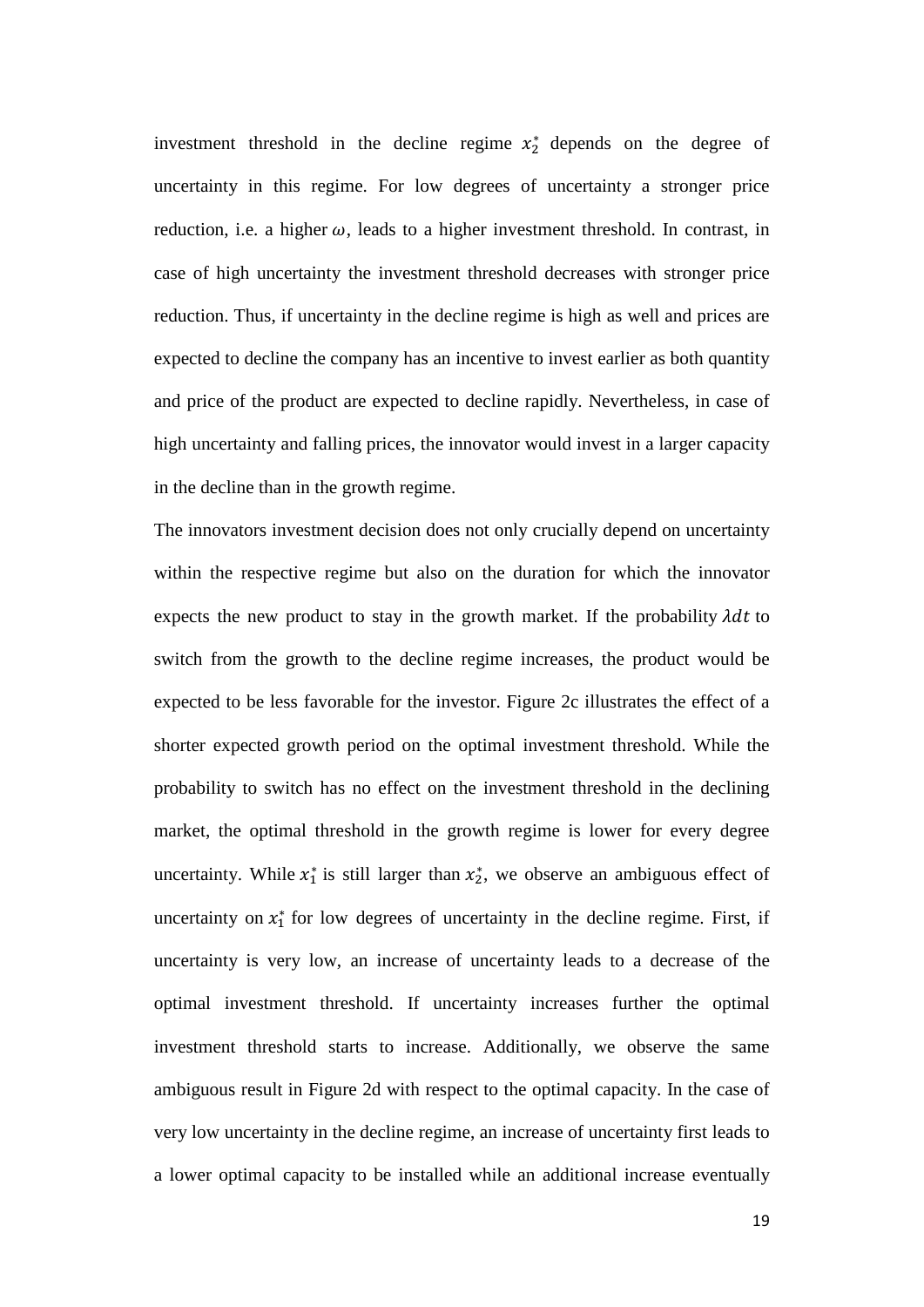leads to increasing optimal capacity. Overall, an in expectancy short and highly uncertain growth regime is strongly influenced by the prospect of a more secure future market, even though this market is expected to decline.

## **4. Conclusion**

Even in the face of deteriorating output prices and *technological obsolescence* we find that firms quite often invest, rather than discard, thereby installing a considerable amount of capacity. The paper's main objective is to analyze the impact of a product's life cycle and deteriorating output prices on the simultaneous choice of investment scale and timing under both technological and economic uncertainty. By means of a Markov-regime switching model we model the simultaneous choice of optimal investment timing and capacity under uncertainty in continuous time. Our results indicate that, the threat of disruptive technological change leads to install less capacity later and even in declining markets stimulate investment. If uncertainty levels in each demand regime are different, we find that both optimal capacity and timing threshold become ambiguous. In case of low uncertainty, an increase in uncertainty in the decline regime leads to an earlier investment as well as a smaller optimal capacity to be installed in the growth regime.

#### **5. References**

- Bollen, N. P. B. (1999). Real Options and Product Life Cycles. *Management Science*, *45*(5), 670–684.
- Byrne, D. M., Oliner, S. D., & Sichel, D. E. (2015). How Fast are Semiconductor Prices Falling? *NBER Working Paper*, *Nr. 21074*.